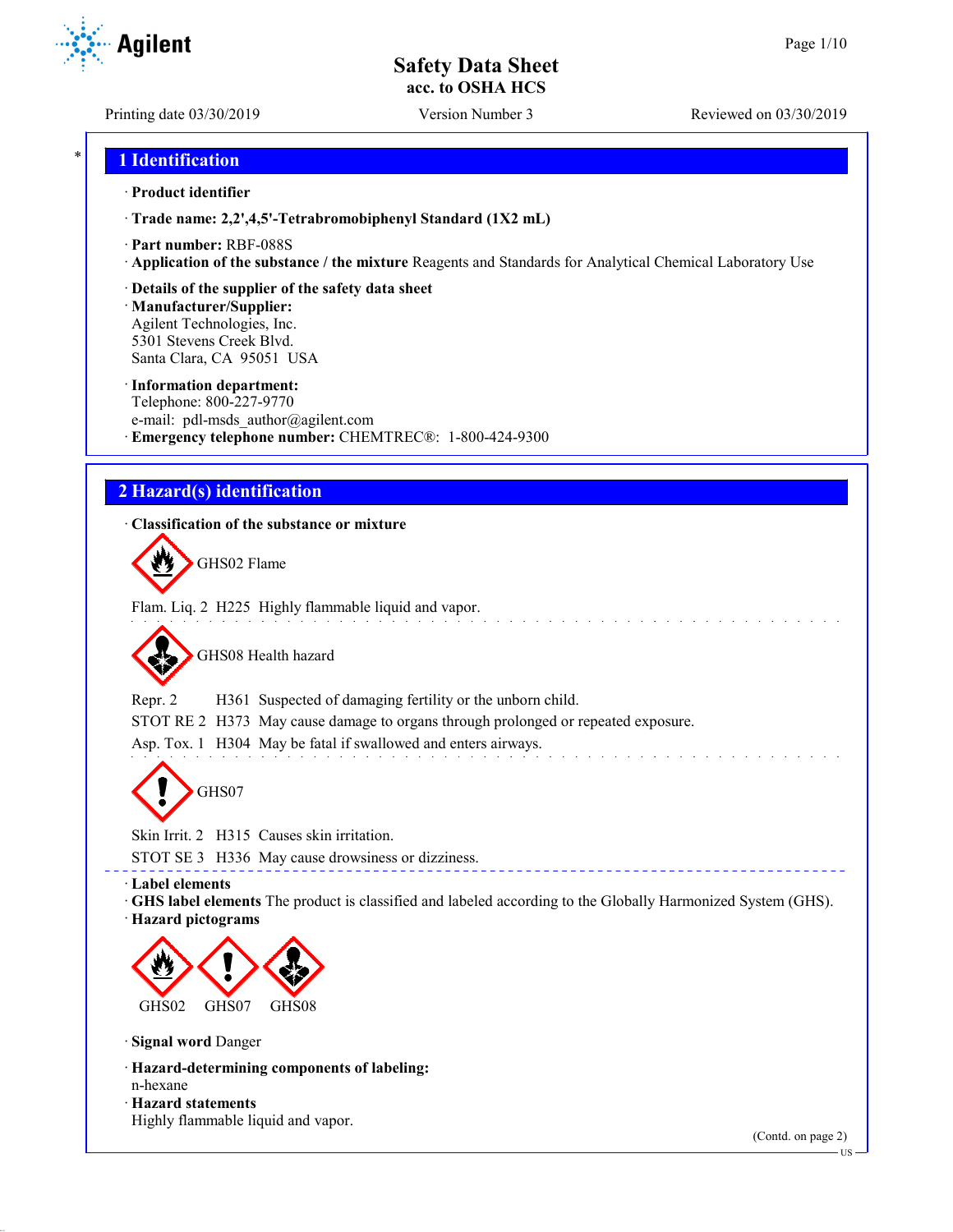Printing date 03/30/2019 Version Number 3 Reviewed on 03/30/2019

(Contd. on page 3)

## **Trade name: 2,2',4,5'-Tetrabromobiphenyl Standard (1X2 mL)**

(Contd. of page 1) Causes skin irritation. Suspected of damaging fertility or the unborn child. May cause drowsiness or dizziness. May cause damage to organs through prolonged or repeated exposure. May be fatal if swallowed and enters airways. · **Precautionary statements** Obtain special instructions before use. Do not handle until all safety precautions have been read and understood. Keep away from heat/sparks/open flames/hot surfaces. - No smoking. Ground/bond container and receiving equipment. Use explosion-proof electrical/ventilating/lighting/equipment. Use only non-sparking tools. Take precautionary measures against static discharge. Do not breathe dust/fume/gas/mist/vapors/spray. Wash thoroughly after handling. Use only outdoors or in a well-ventilated area. Wear protective gloves/protective clothing/eye protection/face protection. If swallowed: Immediately call a poison center/doctor. Specific treatment (see on this label). Do NOT induce vomiting. If on skin (or hair): Take off immediately all contaminated clothing. Rinse skin with water/shower. IF INHALED: Remove person to fresh air and keep comfortable for breathing. IF exposed or concerned: Get medical advice/attention. Call a poison center/doctor if you feel unwell. Get medical advice/attention if you feel unwell. Take off contaminated clothing and wash it before reuse. If skin irritation occurs: Get medical advice/attention. In case of fire: Use for extinction: CO2, powder or water spray. Store in a well-ventilated place. Keep container tightly closed. Store in a well-ventilated place. Keep cool. Store locked up. Dispose of contents/container in accordance with local/regional/national/international regulations. · **Classification system:** · **NFPA ratings (scale 0 - 4)** 1 3  $\overline{0}$  $Health = 1$ Fire  $= 3$ Reactivity  $= 0$ · **HMIS-ratings (scale 0 - 4)** HEALTH FIRE REACTIVITY  $\boxed{0}$  Reactivity = 0  $\frac{1}{\Box}$  Health = 1  $3$  Fire = 3 · **Other hazards** · **Results of PBT and vPvB assessment** · **PBT:** Not applicable. · **vPvB:** Not applicable. US

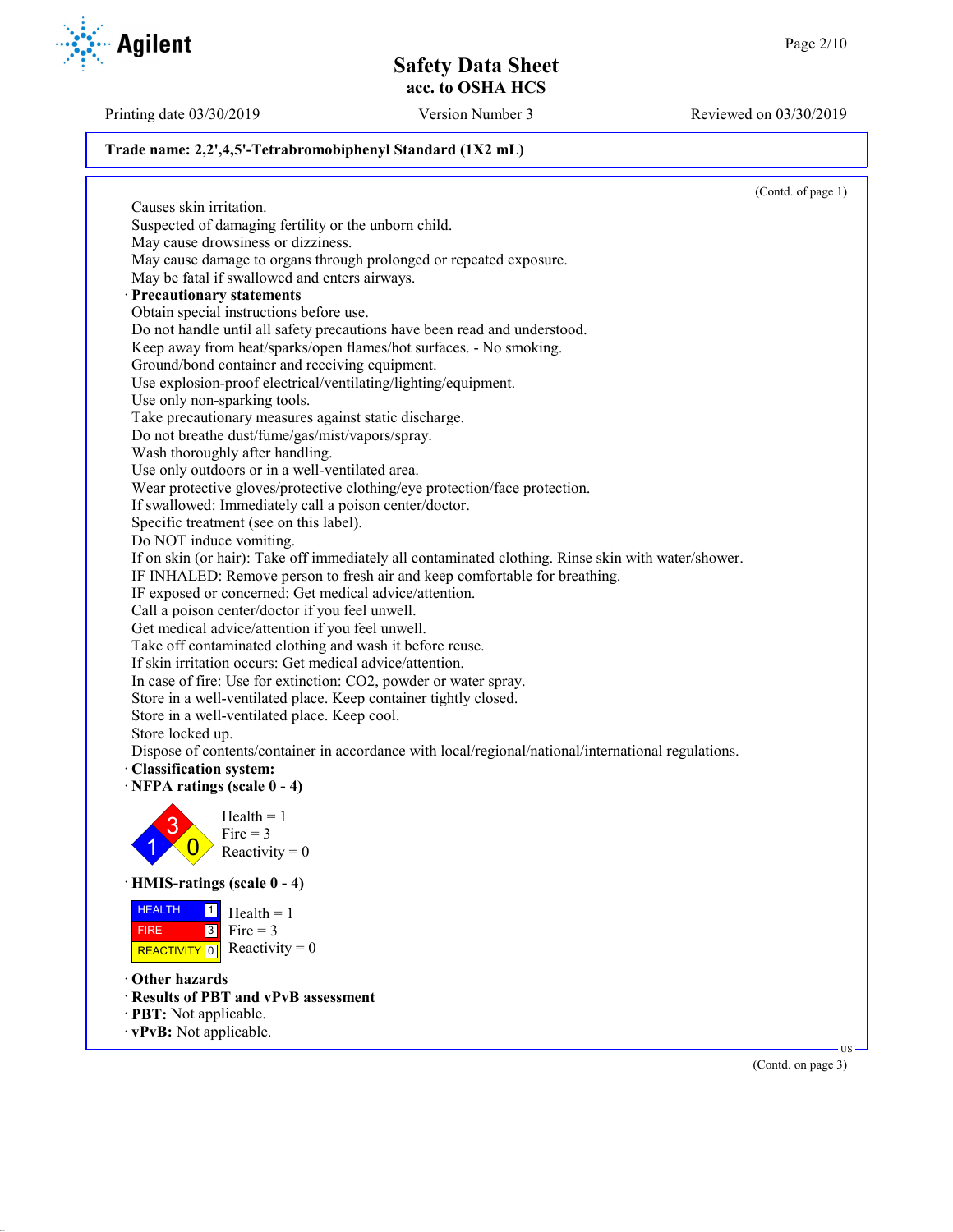Printing date 03/30/2019 Version Number 3 Reviewed on 03/30/2019

## **Trade name: 2,2',4,5'-Tetrabromobiphenyl Standard (1X2 mL)**

(Contd. of page 2)

## **3 Composition/information on ingredients**

· **Chemical characterization: Mixtures**

· **Description:** Mixture of the substances listed below with nonhazardous additions.

#### · **Dangerous components:**

110-54-3 n-hexane 99.985%

## \* **4 First-aid measures**

#### · **Description of first aid measures**

- · **General information:**
- Immediately remove any clothing soiled by the product.

Symptoms of poisoning may even occur after several hours; therefore medical observation for at least 48 hours after the accident.

- · **After inhalation:** In case of unconsciousness place patient stably in side position for transportation.
- · **After skin contact:** Immediately wash with water and soap and rinse thoroughly.
- · **After eye contact:** Rinse opened eye for several minutes under running water.
- · **After swallowing:** If symptoms persist consult doctor.
- · **Information for doctor:**
- · **Most important symptoms and effects, both acute and delayed** No further relevant information available.
- · **Indication of any immediate medical attention and special treatment needed**
- No further relevant information available.

## \* **5 Fire-fighting measures**

- · **Extinguishing media**
- · **Suitable extinguishing agents:**
- CO2, extinguishing powder or water spray. Fight larger fires with water spray or alcohol resistant foam.
- · **For safety reasons unsuitable extinguishing agents:** Water with full jet
- · **Special hazards arising from the substance or mixture**
- During heating or in case of fire poisonous gases are produced.
- · **Advice for firefighters**
- · **Protective equipment:** Mouth respiratory protective device.

## \* **6 Accidental release measures**

· **Personal precautions, protective equipment and emergency procedures** Mount respiratory protective device. Wear protective equipment. Keep unprotected persons away. · **Environmental precautions:** Do not allow to enter sewers/ surface or ground water. · **Methods and material for containment and cleaning up:** Absorb with liquid-binding material (sand, diatomite, acid binders, universal binders, sawdust).

Dispose contaminated material as waste according to item 13.

- Ensure adequate ventilation.
- **Reference to other sections**
- See Section 7 for information on safe handling.
- See Section 8 for information on personal protection equipment.
- See Section 13 for disposal information.

(Contd. on page 4)



US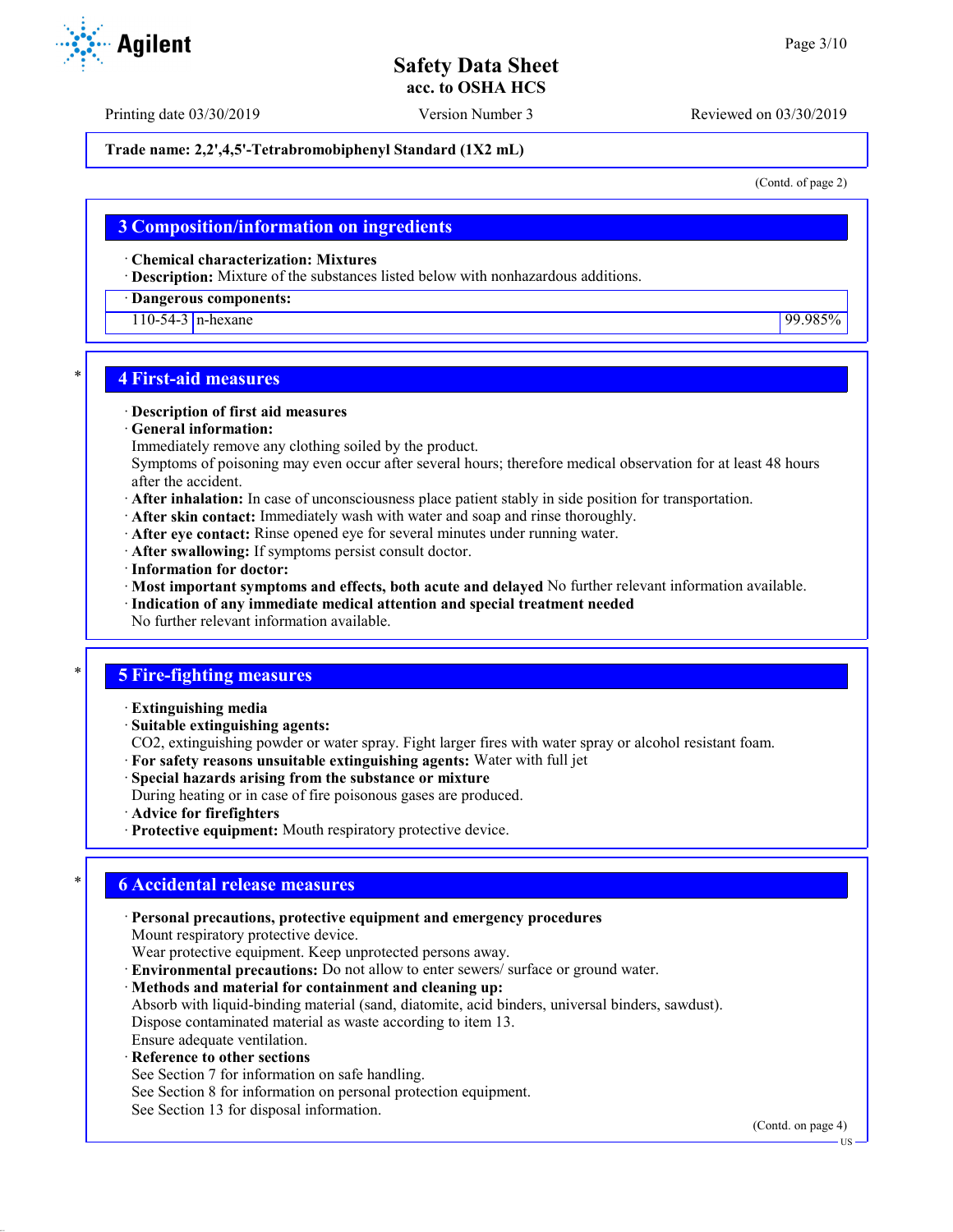Printing date 03/30/2019 Version Number 3 Reviewed on 03/30/2019

## **Trade name: 2,2',4,5'-Tetrabromobiphenyl Standard (1X2 mL)**

(Contd. of page 3)

# · **Protective Action Criteria for Chemicals**

· **PAC-1:**

110-54-3 n-hexane 260 ppm

· **PAC-2:**

110-54-3 n-hexane 2900\* ppm

· **PAC-3:**

110-54-3 n-hexane 8600<sup>\*\*</sup> ppm

# \* **7 Handling and storage**

#### · **Handling:**

- · **Precautions for safe handling**
- Ensure good ventilation/exhaustion at the workplace.

Open and handle receptacle with care.

Prevent formation of aerosols.

· **Information about protection against explosions and fires:** Keep ignition sources away - Do not smoke. Protect against electrostatic charges. Keep respiratory protective device available.

- · **Conditions for safe storage, including any incompatibilities**
- · **Storage:**
- · **Requirements to be met by storerooms and receptacles:** Store in a cool location.
- · **Information about storage in one common storage facility:** Not required.
- · **Further information about storage conditions:**

Keep receptacle tightly sealed.

Store in cool, dry conditions in well sealed receptacles.

· **Specific end use(s)** No further relevant information available.

# \* **8 Exposure controls/personal protection**

· **Additional information about design of technical systems:** No further data; see item 7.

#### · **Control parameters**

· **Components with limit values that require monitoring at the workplace:**

#### **110-54-3 n-hexane**

PEL Long-term value: 1800 mg/m<sup>3</sup>, 500 ppm

- REL Long-term value:  $180 \text{ mg/m}^3$ , 50 ppm
- TLV Long-term value:  $176 \text{ mg/m}^3$ , 50 ppm Skin; BEI

# · **Ingredients with biological limit values:**

## **110-54-3 n-hexane**

## $BEI$  0.4 mg/L

Medium: urine

Time: end of shift at end of workweek

Parameter: 2.5-Hexanedione without hydrolysis

· **Additional information:** The lists that were valid during the creation were used as basis.

(Contd. on page 5)



US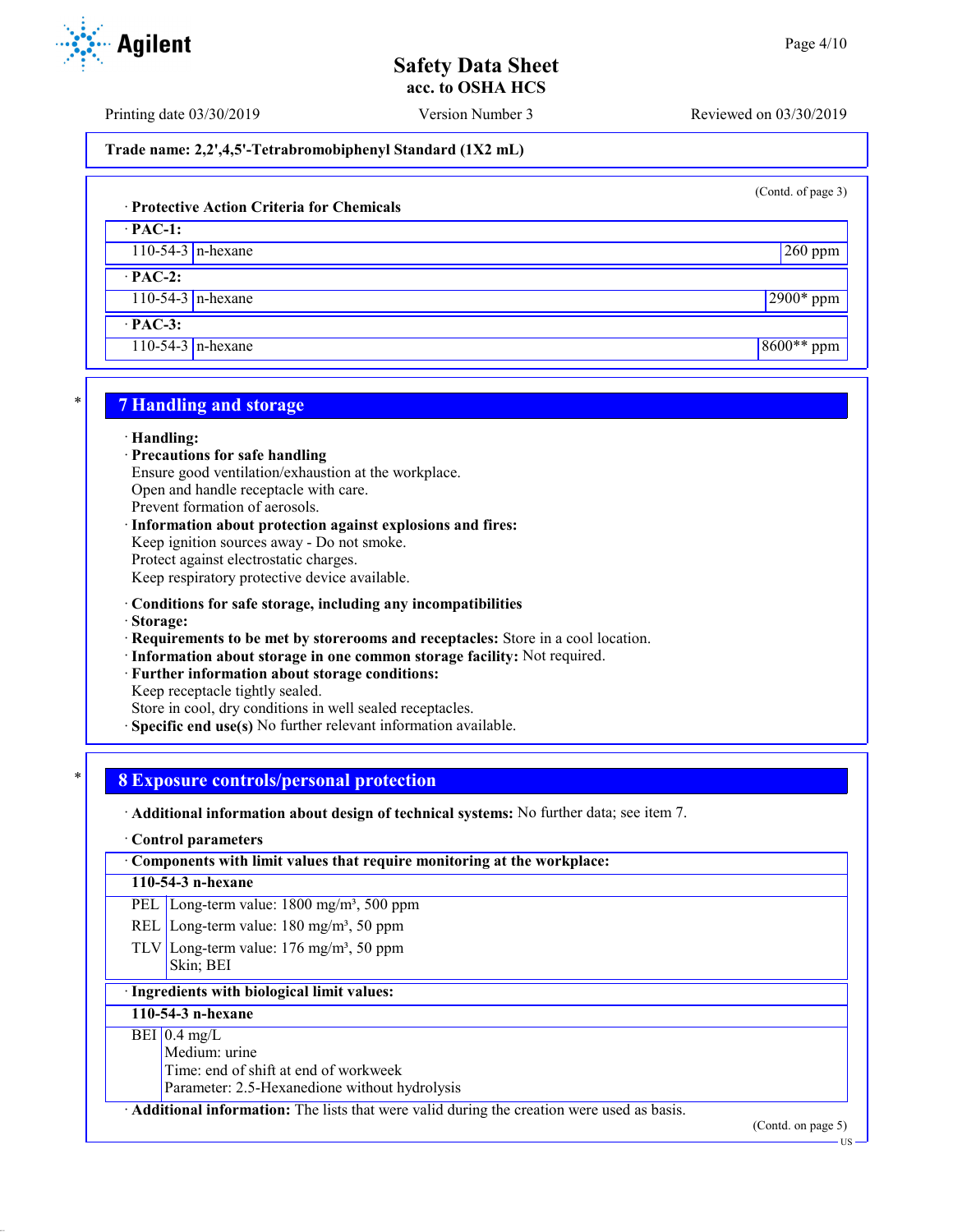Printing date 03/30/2019 Version Number 3 Reviewed on 03/30/2019

## **Trade name: 2,2',4,5'-Tetrabromobiphenyl Standard (1X2 mL)**

(Contd. of page 4)

· **Exposure controls** · **Personal protective equipment:** · **General protective and hygienic measures:** Keep away from foodstuffs, beverages and feed. Immediately remove all soiled and contaminated clothing. Wash hands before breaks and at the end of work. Store protective clothing separately. Avoid contact with the skin. Avoid contact with the eyes and skin. · **Breathing equipment:** When used as intended with Agilent instruments, the use of the product under normal laboratory conditions and with standard practices does not result in significant airborne exposures and therefore respiratory protection is not needed. Under an emergency condition where a respirator is deemed necessary, use a NIOSH or equivalent approved device/equipment with appropriate organic or acid gas cartridge. · **Protection of hands:** Although not recommended for constant contact with the chemicals or for clean-up, nitrile gloves 11-13 mil thickness are recommended for normal use. The breakthrough time is 1 hr. For cleaning a spill where there is direct contact of the chemical, butyl rubber gloves are recommended 12-15 mil thickness with breakthrough times exceeding 4 hrs. Supplier recommendations should be followed. · **Material of gloves** For normal use: nitrile rubber, 11-13 mil thickness For direct contact with the chemical: butyl rubber, 12-15 mil thickness · **Penetration time of glove material** For normal use: nitrile rubber: 1 hour For direct contact with the chemical: butyl rubber: >4 hours Eye protection: Tightly sealed goggles \* **9 Physical and chemical properties** · **Information on basic physical and chemical properties** · **General Information** · **Appearance:** Form: Fluid **Color:** Colorless · **Odor:** Characteristic Characteristic Characteristic Characteristic Characteristic Characteristic Characteristic Characteristic Characteristic Characteristic Characteristic Characteristic Characteristic Characteristic Ch **· Odor threshold:** · **pH-value:** Not determined. · **Change in condition Melting point/Melting range:**  $-95 \degree C (-139 \degree F)$ **Boiling point/Boiling range:** 69 °C (156.2 °F)  $\cdot$  **Flash point:**  $-22 \degree C (-7.6 \degree F)$ **Flammability (solid, gaseous):** Not applicable. (Contd. on page 6) US

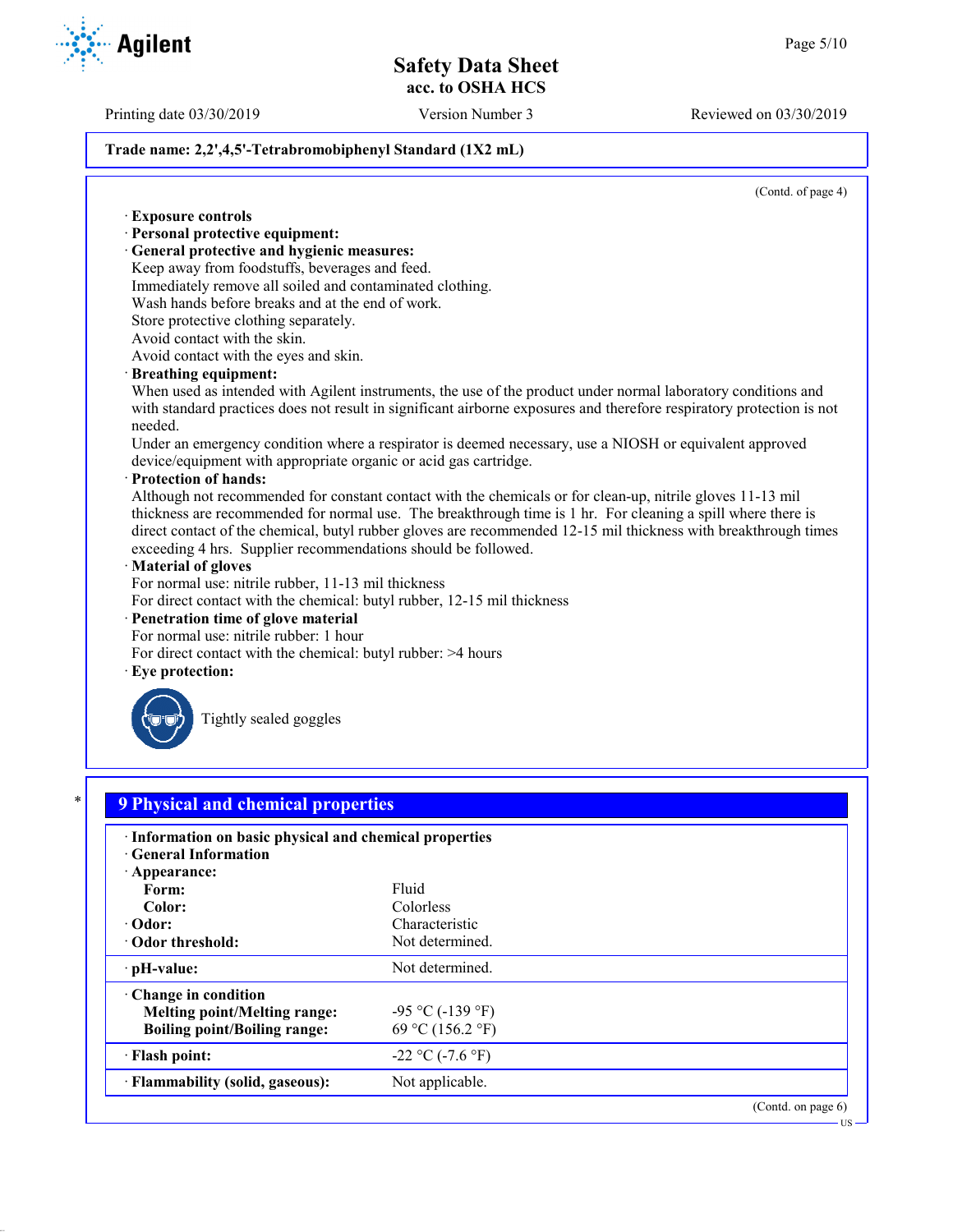

Printing date 03/30/2019 Version Number 3 Reviewed on 03/30/2019

## **Trade name: 2,2',4,5'-Tetrabromobiphenyl Standard (1X2 mL)**

|                                                            | (Contd. of page 5)                                                                            |
|------------------------------------------------------------|-----------------------------------------------------------------------------------------------|
| · Ignition temperature:                                    | 240 °C (464 °F)                                                                               |
| · Decomposition temperature:                               | Not determined.                                                                               |
| · Auto igniting:                                           | Product is not selfigniting.                                                                  |
| Danger of explosion:                                       | Product is not explosive. However, formation of explosive air/vapor<br>mixtures are possible. |
| <b>Explosion limits:</b>                                   |                                                                                               |
| Lower:                                                     | $1.2$ Vol $%$                                                                                 |
| Upper:                                                     | $7.4$ Vol $%$                                                                                 |
| $\cdot$ Vapor pressure at 20 °C (68 °F):                   | 110 hPa (82.5 mm Hg)                                                                          |
| $\cdot$ Density at 20 °C (68 °F):                          | 0.69999 $g/cm^3$ (5.84142 lbs/gal)                                                            |
| · Relative density                                         | Not determined.                                                                               |
| · Vapor density                                            | Not determined.                                                                               |
| · Evaporation rate                                         | Not determined.                                                                               |
| Solubility in / Miscibility with                           |                                                                                               |
| Water at 20 °C (68 °F):                                    | $0.1$ g/l                                                                                     |
| · Partition coefficient (n-octanol/water): Not determined. |                                                                                               |
| · Viscosity:                                               |                                                                                               |
| Dynamic:                                                   | Not determined.                                                                               |
| Kinematic:                                                 | Not determined.                                                                               |
| · Solvent content:                                         |                                                                                               |
| Organic solvents:                                          | $100.0\%$                                                                                     |
| <b>VOC</b> content:                                        | 99.98%                                                                                        |
|                                                            | 699.9 g/l / 5.84 lb/gal                                                                       |
| <b>Solids content:</b>                                     | $0.0\%$                                                                                       |
| Other information                                          | No further relevant information available.                                                    |

# **10 Stability and reactivity**

· **Reactivity** No further relevant information available.

· **Chemical stability**

· **Thermal decomposition / conditions to be avoided:** No decomposition if used according to specifications.

· **Possibility of hazardous reactions** No dangerous reactions known.

· **Conditions to avoid** No further relevant information available.

- · **Incompatible materials:** No further relevant information available.
- · **Hazardous decomposition products:** No dangerous decomposition products known.

(Contd. on page 7)

US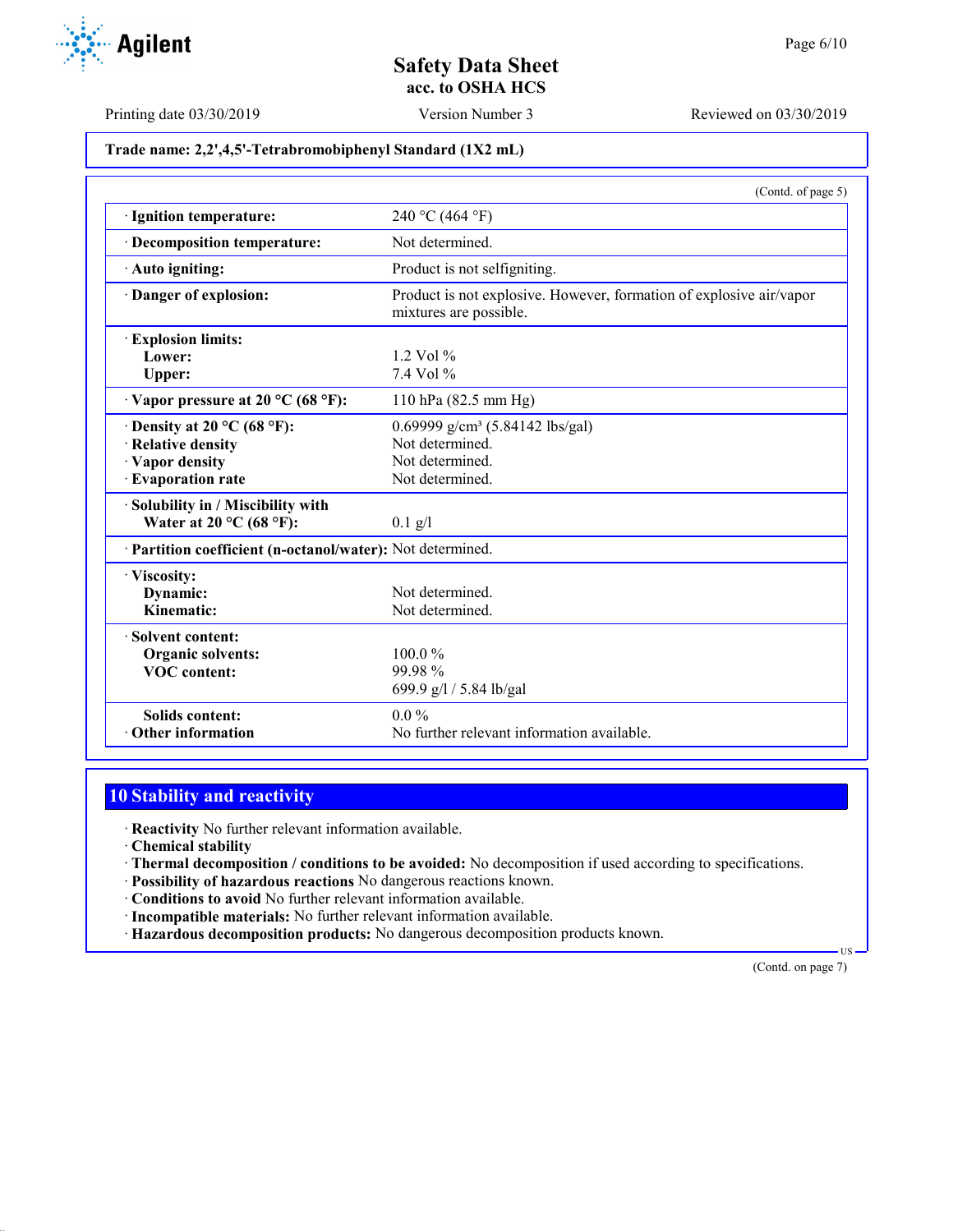Printing date 03/30/2019 Version Number 3 Reviewed on 03/30/2019

## **Trade name: 2,2',4,5'-Tetrabromobiphenyl Standard (1X2 mL)**

(Contd. of page 6)

## **11 Toxicological information**

· **Information on toxicological effects**

· **Acute toxicity:**

· **LD/LC50 values that are relevant for classification:**

## **ATE (Acute Toxicity Estimate)**

Oral LD50 5,001 mg/kg (rat)

Dermal LD50  $3,000$  mg/kg (rabbit)

#### **110-54-3 n-hexane**

Oral LD50 5,000 mg/kg (rat)

Dermal LD50 3,000 mg/kg (rabbit)

· **Primary irritant effect:**

· **on the skin:** Irritant to skin and mucous membranes.

· **on the eye:** No irritating effect.

· **Sensitization:** No sensitizing effects known.

· **Additional toxicological information:**

The product shows the following dangers according to internally approved calculation methods for preparations: Irritant

#### · **Carcinogenic categories**

· **IARC (International Agency for Research on Cancer)**

None of the ingredients is listed.

## · **NTP (National Toxicology Program)**

None of the ingredients is listed.

## · **OSHA-Ca (Occupational Safety & Health Administration)**

None of the ingredients is listed.

# **12 Ecological information**

· **Toxicity**

- · **Aquatic toxicity:** No further relevant information available.
- · **Persistence and degradability** No further relevant information available.
- · **Behavior in environmental systems:**
- · **Bioaccumulative potential** No further relevant information available.
- · **Mobility in soil** No further relevant information available.
- · **Additional ecological information:**
- · **General notes:**
- Water hazard class 2 (Self-assessment): hazardous for water

Do not allow product to reach ground water, water course or sewage system.

Danger to drinking water if even small quantities leak into the ground.

- · **Results of PBT and vPvB assessment**
- · **PBT:** Not applicable.
- · **vPvB:** Not applicable.
- · **Other adverse effects** No further relevant information available.

US

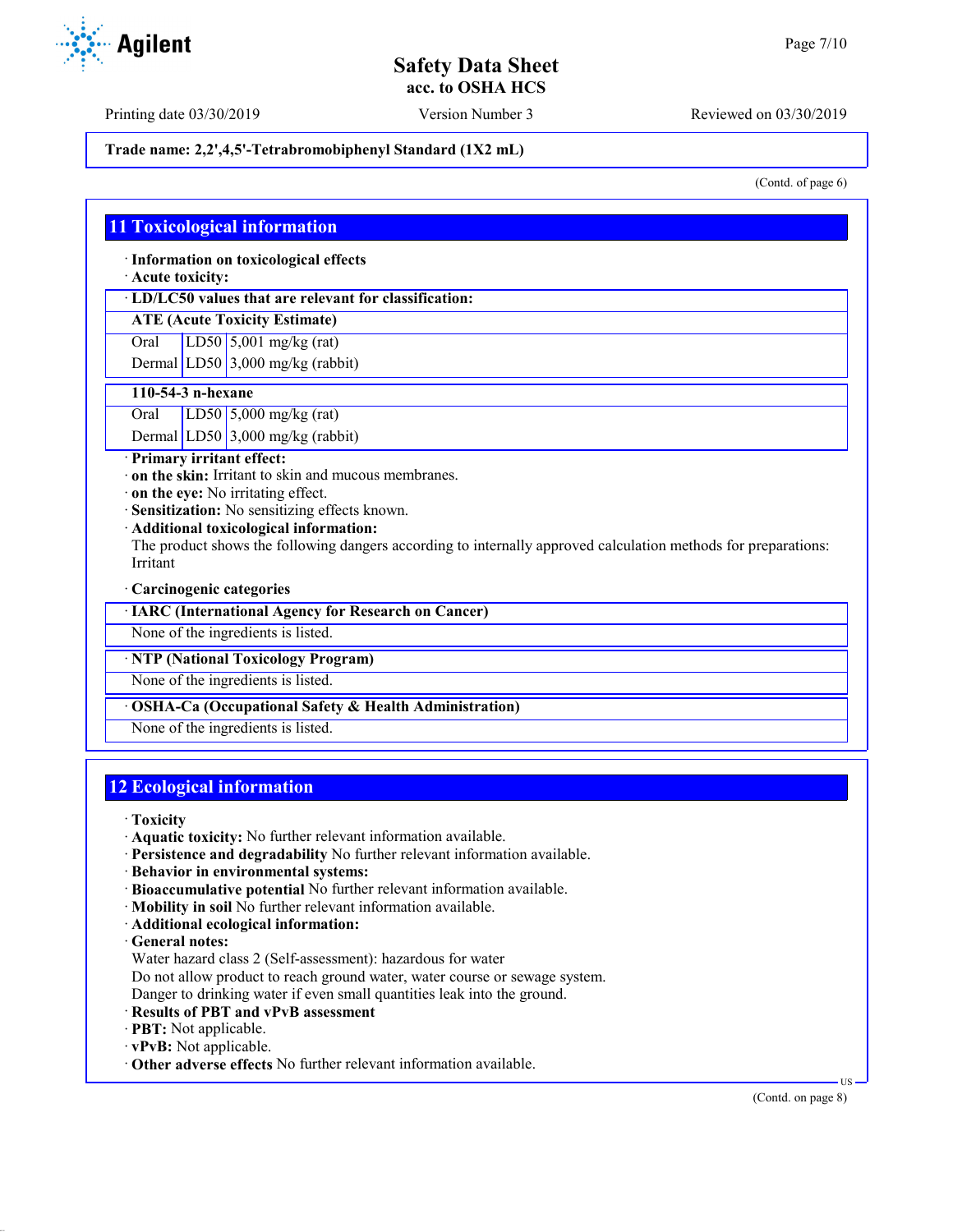Printing date 03/30/2019 Version Number 3 Reviewed on 03/30/2019

## **Trade name: 2,2',4,5'-Tetrabromobiphenyl Standard (1X2 mL)**

(Contd. of page 7)

# **13 Disposal considerations**

· **Waste treatment methods**

· **Recommendation:**

Must not be disposed of together with household garbage. Do not allow product to reach sewage system.

· **Uncleaned packagings:**

· **Recommendation:** Disposal must be made according to official regulations.

| · UN-Number                                  |                                                                   |
|----------------------------------------------|-------------------------------------------------------------------|
| · DOT, IMDG, IATA                            | <b>UN1208</b>                                                     |
| · UN proper shipping name                    |                                                                   |
| $\cdot$ DOT                                  | Hexanes solution                                                  |
| $\cdot$ IMDG                                 | HEXANES solution, MARINE POLLUTANT                                |
| $\cdot$ IATA                                 | <b>HEXANES</b> solution                                           |
| · Transport hazard class(es)                 |                                                                   |
| · DOT, IATA                                  |                                                                   |
|                                              |                                                                   |
|                                              |                                                                   |
|                                              |                                                                   |
| · Class                                      | 3 Flammable liquids                                               |
| · Label                                      | 3                                                                 |
| $\cdot$ IMDG                                 |                                                                   |
|                                              |                                                                   |
| · Class                                      | 3 Flammable liquids                                               |
| · Label                                      | 3                                                                 |
| · Packing group                              |                                                                   |
| · DOT, IMDG, IATA                            | $\rm II$                                                          |
| · Environmental hazards:                     | Product contains environmentally hazardous substances: 2,2',4,5'- |
|                                              | tetrabromobiphenyl, n-hexane                                      |
| · Marine pollutant:                          | Symbol (fish and tree)                                            |
| Special precautions for user                 | Warning: Flammable liquids                                        |
| · Danger code (Kemler):                      | 33                                                                |
| · EMS Number:                                | $F-E$ , $S-D$                                                     |
| · Stowage Category                           | B                                                                 |
| · Transport in bulk according to Annex II of |                                                                   |
| <b>MARPOL73/78 and the IBC Code</b>          | Not applicable.                                                   |

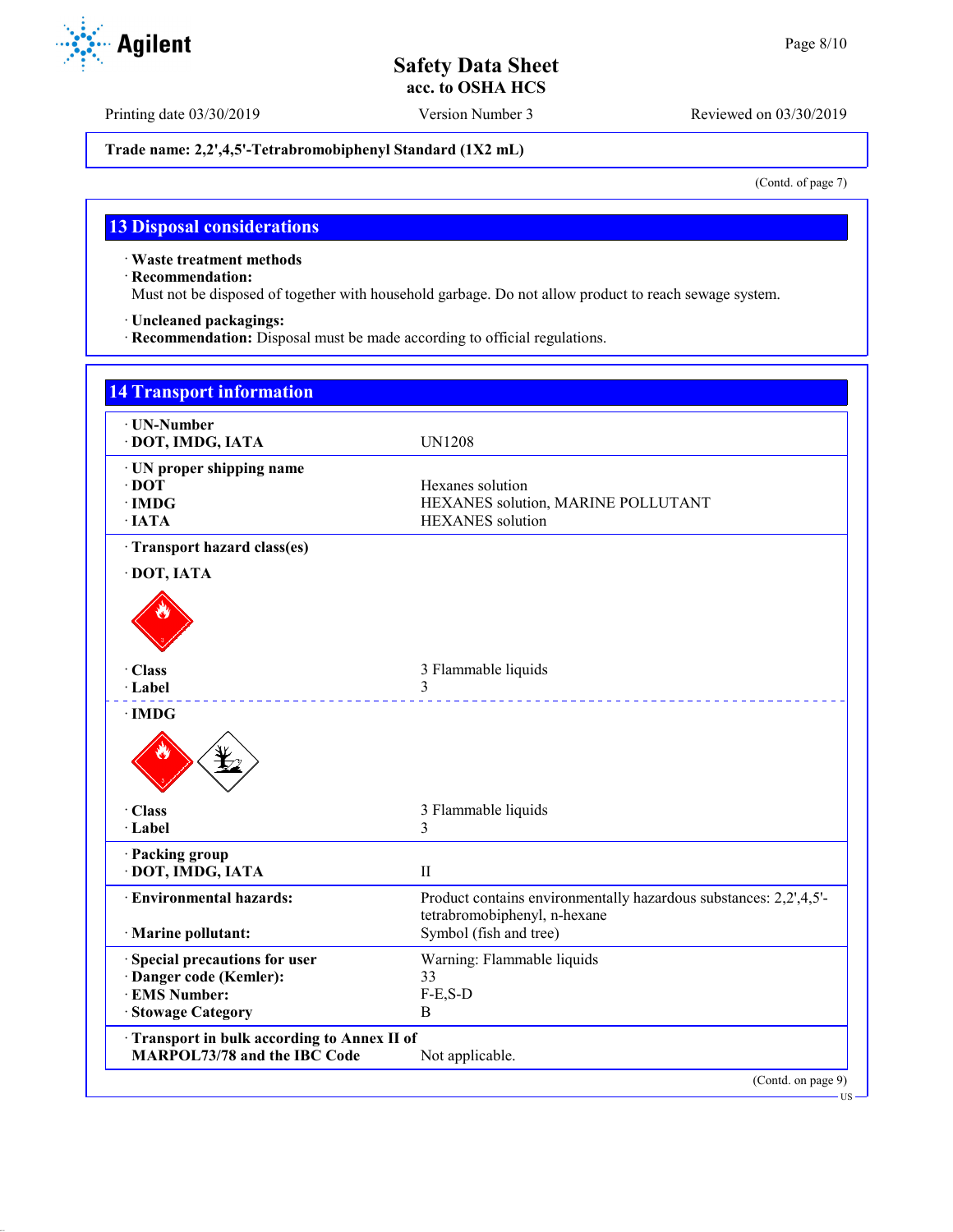Printing date 03/30/2019 Version Number 3 Reviewed on 03/30/2019

**Trade name: 2,2',4,5'-Tetrabromobiphenyl Standard (1X2 mL)**

|                                     | (Cond. of page 8)                                                    |
|-------------------------------------|----------------------------------------------------------------------|
| · Transport/Additional information: |                                                                      |
| $\cdot$ DOT                         |                                                                      |
| • Quantity limitations              | On passenger aircraft/rail: 5 L                                      |
|                                     | On cargo aircraft only: 60 L                                         |
| $\cdot$ IMDG                        |                                                                      |
| $\cdot$ Limited quantities (LQ)     | 1L                                                                   |
| $\cdot$ Excepted quantities (EQ)    | Code: E2                                                             |
|                                     | Maximum net quantity per inner packaging: 30 ml                      |
|                                     | Maximum net quantity per outer packaging: 500 ml                     |
| · UN "Model Regulation":            | UN 1208 HEXANES SOLUTION, 3, II, ENVIRONMENTALLY<br><b>HAZARDOUS</b> |

# **15 Regulatory information**

· **Safety, health and environmental regulations/legislation specific for the substance or mixture** · **Sara**

| · Section 355 (extremely hazardous substances):                                    |  |  |
|------------------------------------------------------------------------------------|--|--|
| None of the ingredients is listed.                                                 |  |  |
| · Section 313 (Specific toxic chemical listings):                                  |  |  |
| $110-54-3$ n-hexane                                                                |  |  |
| <b>TSCA (Toxic Substances Control Act):</b>                                        |  |  |
| $110-54-3$ n-hexane                                                                |  |  |
| Proposition 65                                                                     |  |  |
| <b>Chemicals known to cause cancer:</b>                                            |  |  |
| None of the ingredients is listed.                                                 |  |  |
| Chemicals known to cause reproductive toxicity for females:                        |  |  |
| None of the ingredients is listed.                                                 |  |  |
| Chemicals known to cause reproductive toxicity for males:                          |  |  |
| $110-54-3$ n-hexane                                                                |  |  |
| Chemicals known to cause developmental toxicity:                                   |  |  |
| None of the ingredients is listed.                                                 |  |  |
| · Carcinogenic categories                                                          |  |  |
| <b>EPA (Environmental Protection Agency)</b>                                       |  |  |
| $110-54-3$ n-hexane<br>$\mathbf{I}$                                                |  |  |
| TLV (Threshold Limit Value established by ACGIH)                                   |  |  |
| None of the ingredients is listed.                                                 |  |  |
| · NIOSH-Ca (National Institute for Occupational Safety and Health)                 |  |  |
| None of the ingredients is listed.                                                 |  |  |
| Chemical safety assessment: A Chemical Safety Assessment has not been carried out. |  |  |
| $US -$                                                                             |  |  |

(Contd. on page 10)